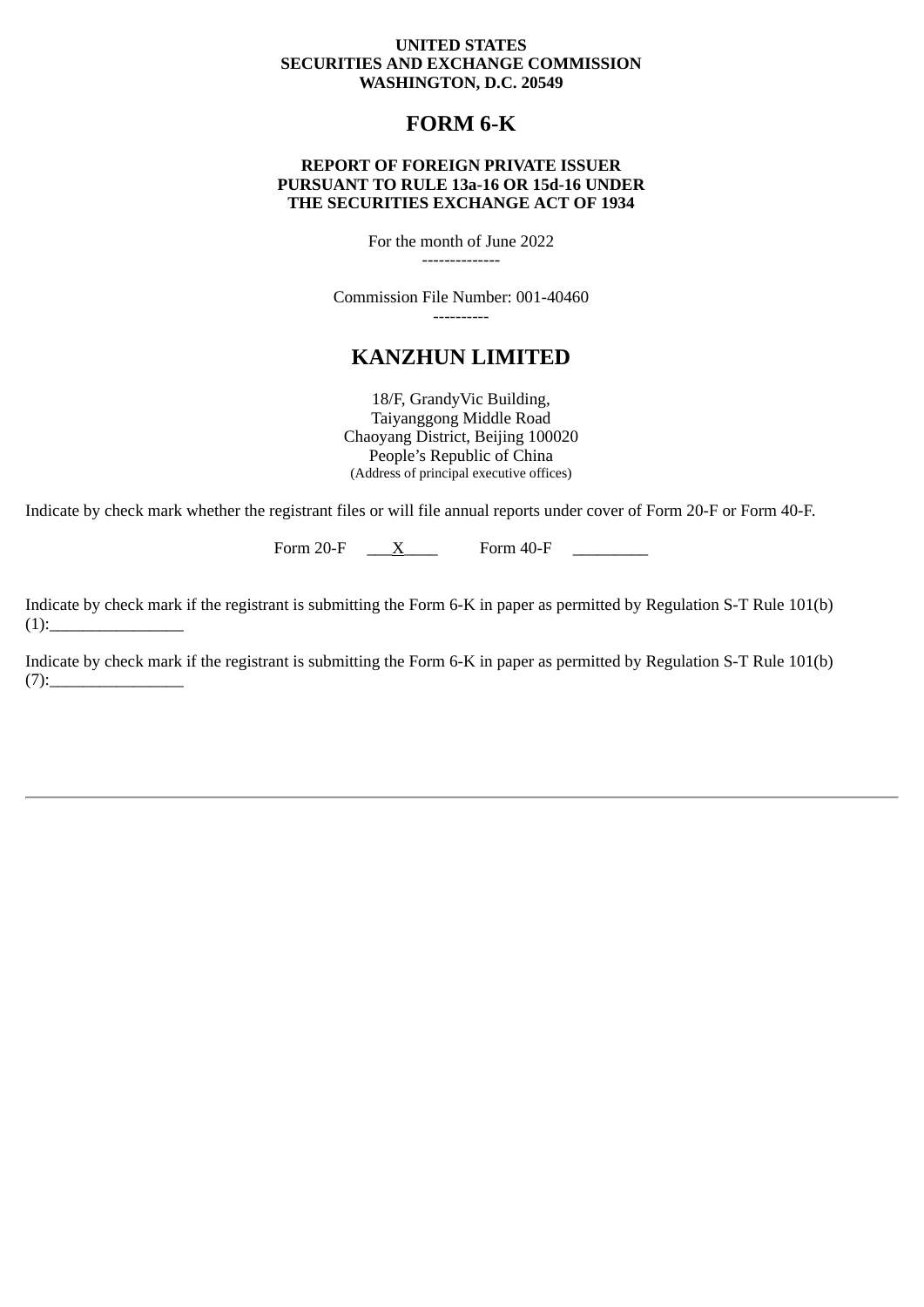### **Change in Composition of Audit Committee**

In accordance with Rule 10A-3 of the United States Securities Exchange Act of 1934 and the Nasdaq Stock Market corporate governance listing standards, Mr. Yu Zhang no longer serves on the audit committee of the board of directors of KANZHUN LIMITED (the "Company") to ensure a fully independent audit committee, starting from June 9, 2022. Mr. Zhang continues to serve as a director and the chief financial officer of the Company. After the change, the audit committee consists of two independent directors, Mr. Charles Zhaoxuan Yang and Mr. Yonggang Sun. The Company currently relies on home country practice to be exempted from the requirement of the Nasdaq Stock Market corporate governance listing standards that the audit committee must have a minimum of three members.